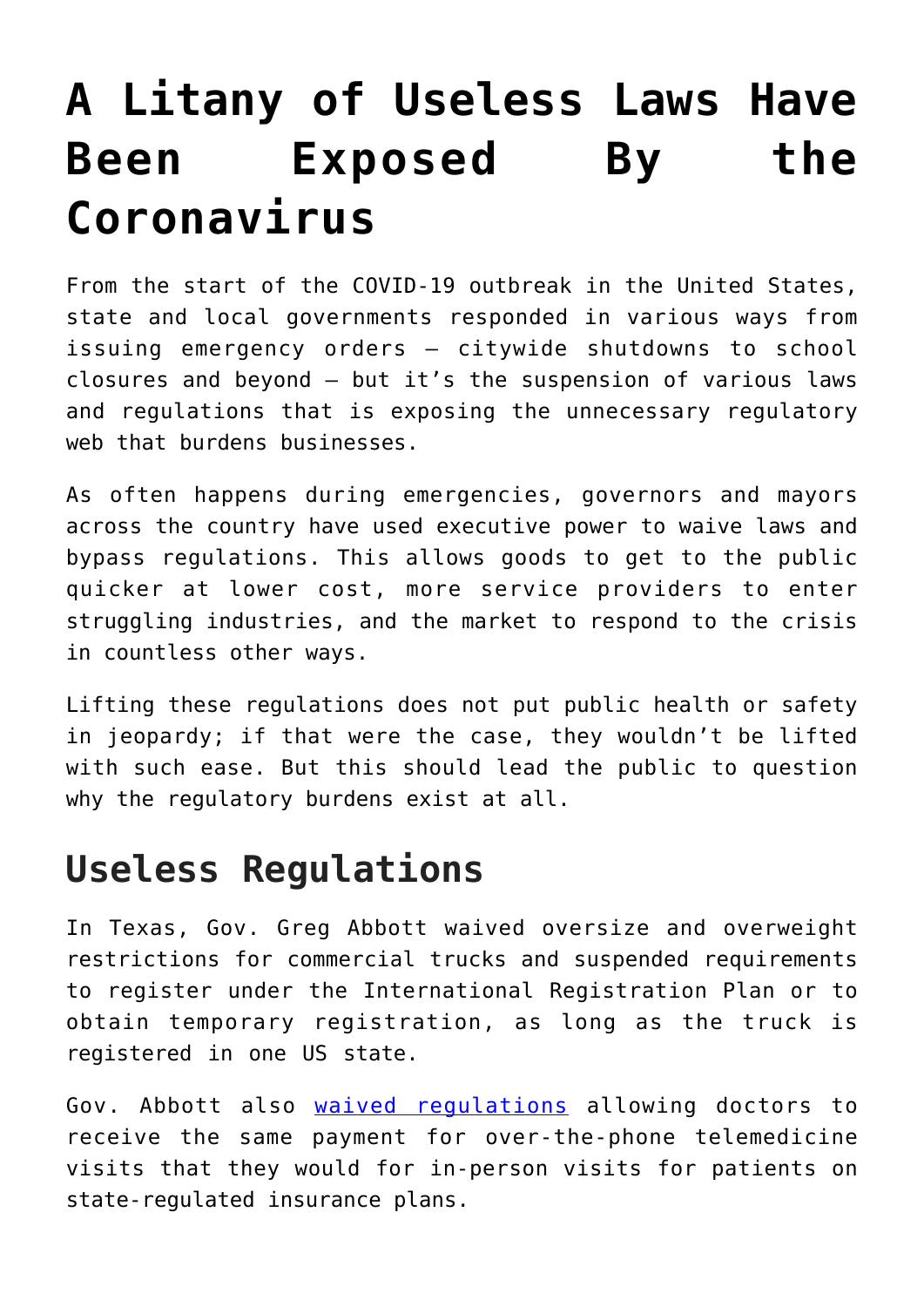Most notably, he waived state laws that prohibit alcohol industry trucks from delivering supplies to grocery stores saying, "by removing these regulations, we are streamlining the process to replenish the shelves in grocery stores across the state." All of these moves allowed for the market to identify the needs of the public and fill them as quickly as possible.

[In Boston](https://www.boston.com/news/local-news/2020/03/15/boston-restaurants-bars-new-rules-coronavirus), restaurants typically need a specific permit to provide carry-out service, but Mayor Marty Walsh lifted that requirement to allow for every restaurant to offer the service. Even New York City [suspended its enforcement of](http://fee.org/umbraco/Because%20of%20the%20increased%20demand,%20and%20supply%20chain%20to%20keep%20up%20with%20that%20demand,%20supermarket%20companies%20HEB,%20Kroger,%20and%20Randall’s%20announced%20they’d%20be%20hiring%20more%20staff.) [illegal e-bikes](http://fee.org/umbraco/Because%20of%20the%20increased%20demand,%20and%20supply%20chain%20to%20keep%20up%20with%20that%20demand,%20supermarket%20companies%20HEB,%20Kroger,%20and%20Randall’s%20announced%20they’d%20be%20hiring%20more%20staff.) during the crisis to accommodate for the influx of delivery orders, the state also moved to allow liquor-to-go.

## **Supply and Demand**

Due to the increased demand, and ability for the supply chain to keep up with that demand, supermarket companies like H-E-B, Kroger, and Randall's [announced they'd be hiring](https://www.khou.com/article/news/health/coronavirus/h-e-b-kroger-and-other-grocery-chains-in-need-of-new-hires-amid-coronavirus-outbreak/285-f7a5db2f-d31c-44fd-9d0f-052e7938c153) thousands of additional staff. The newfound flexibility on trucking regulations means that grocers like  $H-E-B$  are deploying  $1,300$ [trucks a day](https://www.ksat.com/news/local/2020/03/18/video-shows-inside-of-fully-stocked-h-e-b-warehouse/) to continuously supply their stores.

In New Jersey, Bayonne ended enforcement of expired Resident and Driveway Parking permits. They also [suspended issuing](https://hudsonreporter.com/2020/03/13/bayonne-city-services-limited-in-wake-of-covid-19-pandemic/) [permits](https://hudsonreporter.com/2020/03/13/bayonne-city-services-limited-in-wake-of-covid-19-pandemic/) for what they consider "minor work," like plumbing, electrical, mechanical, fire, and building. As long as contractors alert the city of the work they intend to do, the city will inspect it at a later date.

The ability to suspend these laws without fear of endangering the public opens the door to questioning their purpose. Many of these regulations appear to serve as no more than impediments to free exchange. If these measures exist simply to generate additional government revenue, the public should ask themselves, once the crisis has abated: should they exist